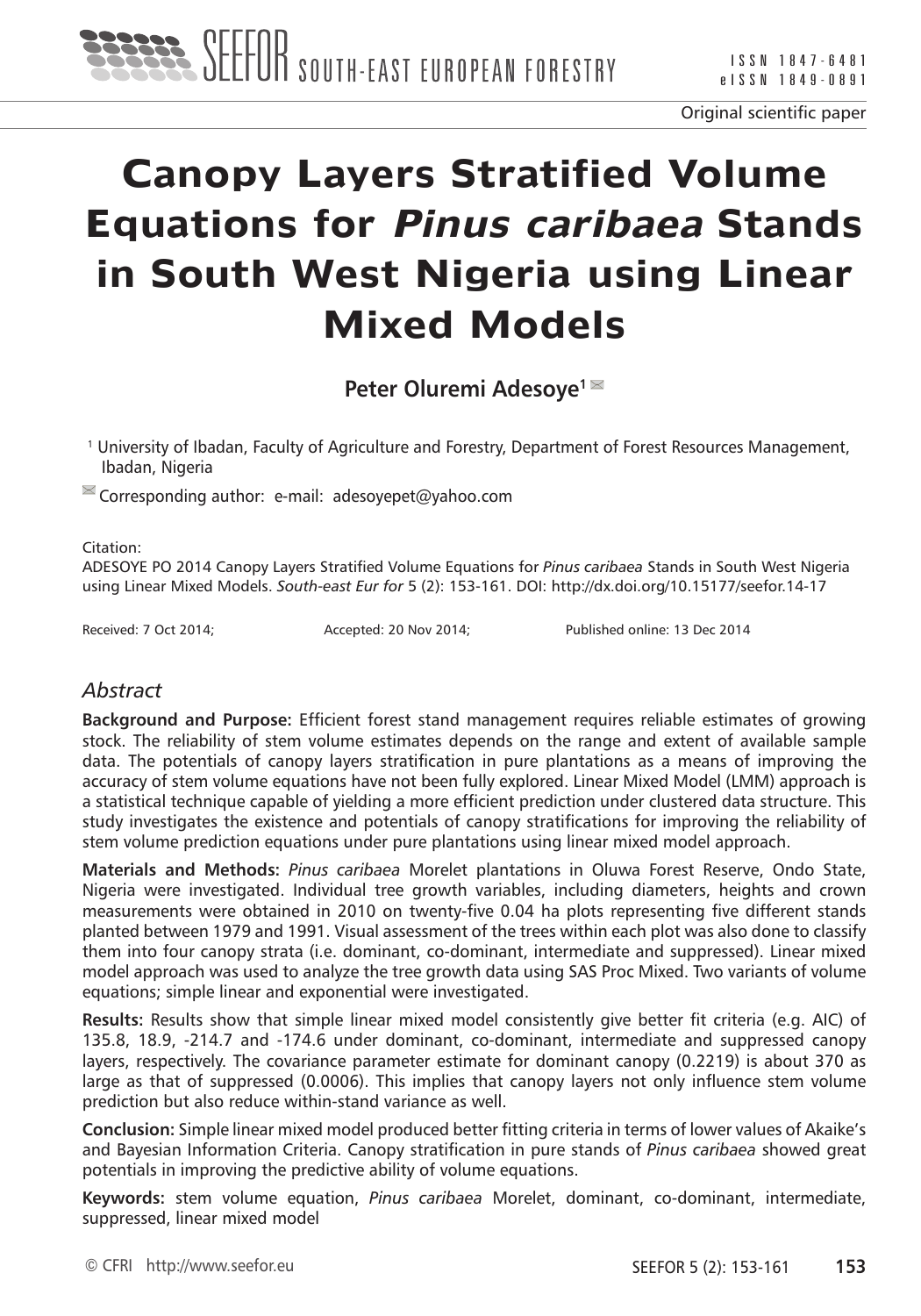## **INTRODUCTION**

Sustainable forest management requires reliable estimates of growing stock. Such information guides forest managers in timber evaluation as well as in the allocation of forest areas for harvest. For timber production, an estimate of growing stock is often expressed in terms of timber volume, which can be estimated from easily measurable tree dimensions. The most common procedure is to use volume equations based on relationships between stem volume and tree growth variables such as diameter and height. The reliability of volume estimates depends on the range and extent of the available sample data. In Nigeria, considerable work has been done on the development of volume equations for planted forests [1-5]. However, the effects of canopy layers on volume equations have not been fully investigated.

Classifications of individual trees into crown classes on the basis of their relative dominance in a stand have been made for many years. Four classes (i.e. dominant, codominant, intermediate and suppressed) are commonly recognized in forest ecology [6, 7]. Crown classification has been useful for predicting mortality, assessing tree vigour and rating tree resistance to certain diseases. However, for most pure plantations, the potentials of canopy layers for improving the accuracy of volume equations have not been fully explored. It has been established that when competition occurs between trees in even-aged stands or even-aged groups the trees begin to differentiate into crown classes.

A number of modeling techniques have been used for modeling stem volumes ranging from stand levels to individual tree approach. An important area that has been consistently overlooked is the fact that stem volume data are generally taken from trees growing in plots, located in different stands and of course under different canopy layers. This hierarchical structure usually results in a lack of independence between observations. This consequently results in biased estimates for the confidence interval of parameters if ordinary least squares regression techniques are used. To deal with this problem, mixed model approaches have been introduced.

Linear mixed model approach is a statistical technique generating improvements in parameter estimation. The approach has been used in many fields of study for nearly more than twenty years. However, in forestry, studies using mixed effects models are relatively recent. Lappi and Bailey [8] described the use of non-linear mixed effects growth curve based on Richards's model. The model was fitted to predict dominant and co-dominant tree height, both at plot and individual tree levels. Gregoire et al. [9] studied linear mixed effects modeling of the covariance among repeated measurements with random plot effects. Zhang and Borders [10] used the mixed effects modeling method to estimate tree compartment biomass for intensively managed loblolly pine stands in USA. Fehrmann et al*.* [11] used mixed effects modeling to establish single-tree biomass equations for Norway spruce and Scots pine. Furthermore, application of linear mixed models was investigated in many other studies [e.g. 12- 18]. Mixed effects models estimate both fixed and random parameters simultaneously for the same model. This results in consistent estimates of the fixed parameters and their standard errors. Furthermore, the inclusion of random parameters captures more variation among and within individuals or subjects.

Linear mixed models are capable of predicting random plot or tree effects unlike ordinary regression models. Hence, they are capable of yielding a more efficient prediction. Linear mixed models also allow for the explicit separation of the between and within canopy layers relationships and thus have the potentials for a correct specification of the model. The objectives of this study were to: (i) develop volume equations for *Pinus caribaea*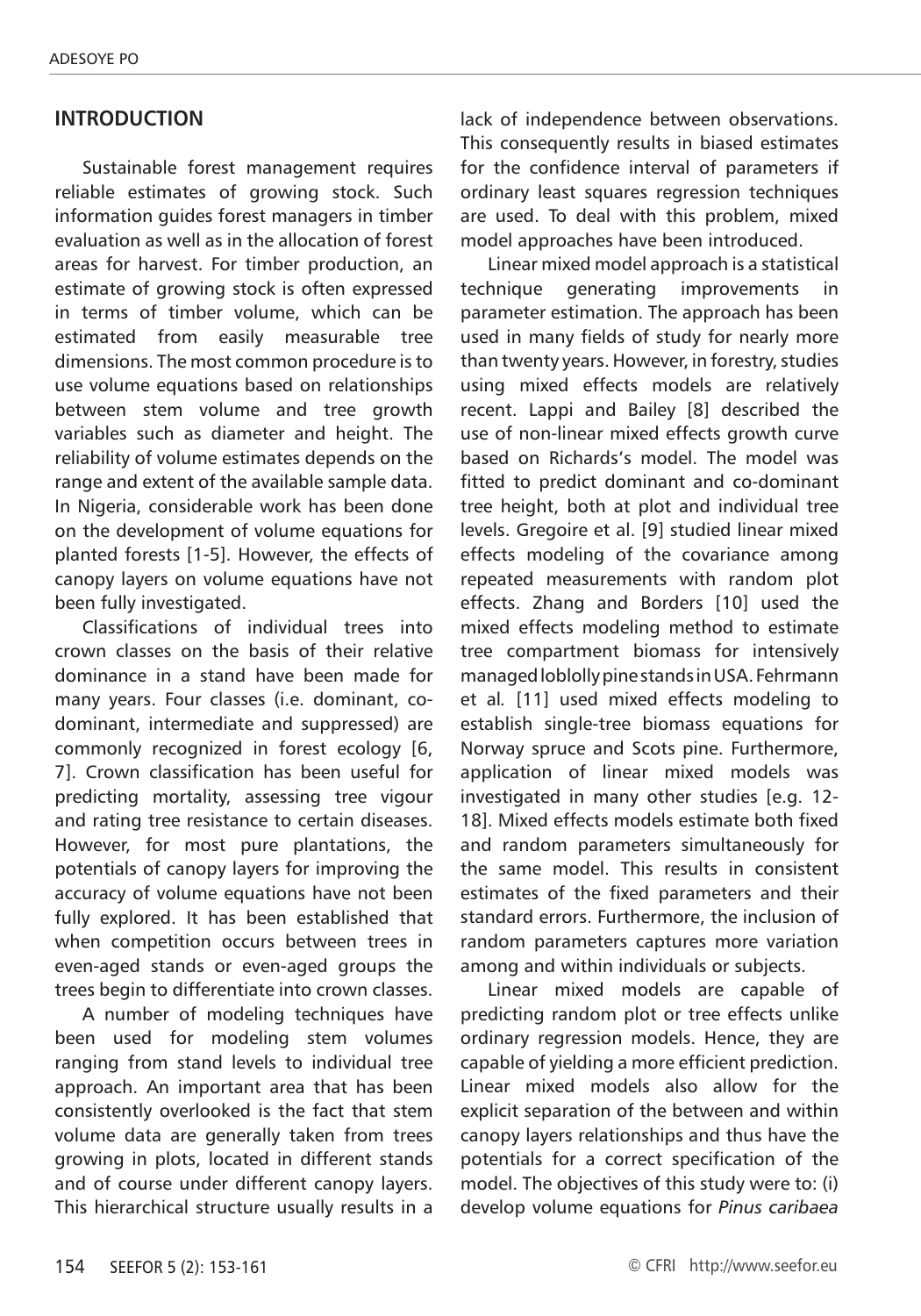Morelet (Pine) in south west Nigeria based on linear mixed modeling approach; (ii) determine and account for variance-covariance structure within individual trees; and (iii) evaluate the predictability of mixed model based on the calibration.

## **MATERIALS AND METHODS**

#### **Field Data**

Field data were obtained from Pine stands in Oluwa Forest Reserve, Ondo state, Nigeria. The reserve lies between latitudes  $6^{\circ}$  35' and  $7^{\circ}$  00' North and longitudes  $4^{\circ}$  25' and  $4^{\circ}$  55' East. The Pine stands in Oluwa Forest Reserve were established around two local communities namely, Epemakinde (comprising of 1989, 1990 and 1991 stands) and Omotosho along Lagos-Ore road (comprising of 1979 and 1980 stands). Figure 1 shows the map of Oluwa Forest Reserve with the study locations.

The stands were planted with initial spacing of 2 m x 3 m. There was no record of thinning in the stands. Majority of the soils in the Forest Reserve are representative of soils in the Ondo Association. These comprise of well drained, mature, red stony and gravely soils in the upper parts of the sequence, grading into the hill wash overlying original parent material or hardpan layers in the valley bottom [19]. The texture of the topsoil in the Reserve is sandy loam, which gradually becomes heavier as soil depth increases. The sub soils consist largely of clay with gravel occurring at 30-60 cm depth. According to Orwa et al. [20], Pine grows best in frost-free areas up to about 700 m altitude in more fertile sites with good subsoil drainage and annual rainfall of



**FIGURE 1.** Map of Oluwa Forest Reserve showing the study locations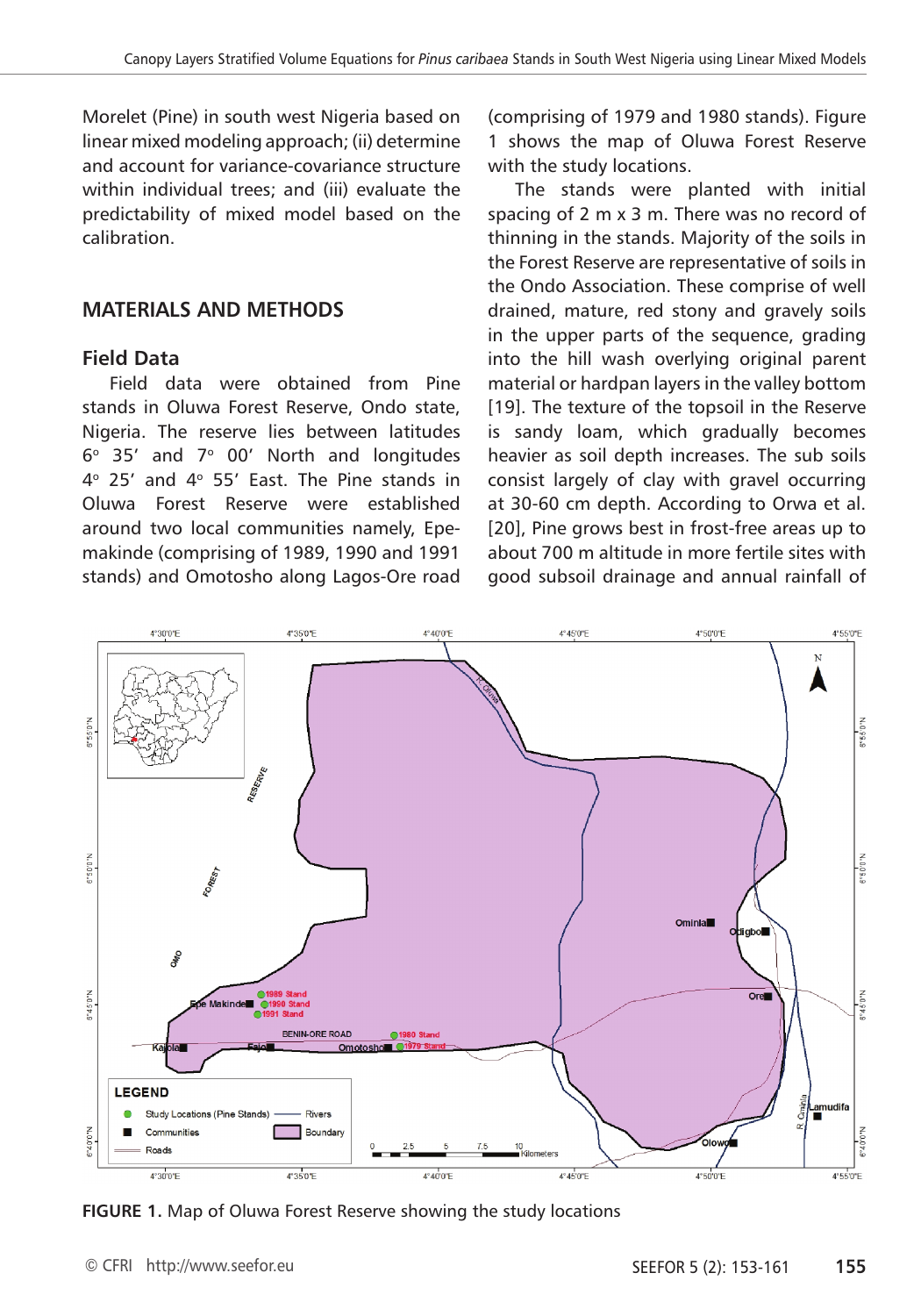2000-3000 mm. Soil requirements for Pine is usually loams or sandy loams. In some cases high amount of gravel and generally well drained soils have proved suitable. The soil ph is usually between 5.0 and 5.5. The species is rated as moderately fire resistant. It tolerates salt winds and hence may be planted near coast.

Data were collected from Pine stands established in 1979, 1980, 1989, 1990, and 1991. Five temporary sample plots of size 20 m x 20 m were randomly laid in each of the stand ages. Within each plot, tree growth variables, including diameter at breast height, base, middle and top (merchantable limit), total and merchantable heights, crown length and diameter were obtained in 2010. In addition, visual assessment of the trees within each plot was also done to classify them into four canopy layers (i.e. dominant, co-dominant, intermediate and suppressed). Individual stem volume was computed using the Newton's formula. This is given as

$$
v = \frac{mht}{6} [A_b + 4A_m + A_t] = \frac{\pi (mht)}{24} [d_b^2 + 4 * d_m^2 + d_t^2]
$$

where v is stem volume; mht is merchan-table height;  $A_{b}$ ,  $A_{m}$  and  $A_{t}$  are cross sectional areas at the base, middle and top;  $d_{b}$ ,  $d_{m}$  and  $d_{t}$ are diameters at the base, middle and top.

Table 1 gives the summary statistics of the measured and derived variables at individual tree level.

#### **Linear Mixed Model Specification**

A mixed model is constructed by incorporating a random component, denoted by  $z_{\mu}$ , into the conventional formula of a linear model given by  $y = X\beta + \varepsilon$ . Using a matrix notation, a linear mixed model (LMM) can be written as follows:

$$
Y = X\beta + Zu + \epsilon
$$

where Y is the vector of measurement of the study variable,  $X\beta$  is the fixed part of the model (similar to the standard linear models) such that  $X$  denotes the  $(n \times p)$  observation or design matrix and β denotes the unknown (p x 1) vector of fixed intercept and slope effects of the model.  $Zu+E$  is the random part, where u is a (q x 1) vector of random intercept and slope effects with an assumed q-dimensional normal distribution with zero expectation and (q x q) covariance matrix denoted by G and Z is the  $(n \times q)$  design matrix of the random effects. Note that the structure of the covariance matrix G is not specified. The residuals ε can be correlated and the possibly non-diagonal covariance

| <b>TABLE 1.</b> Summary statistics of the measured and derived variables of Pine at individual tree level |
|-----------------------------------------------------------------------------------------------------------|
|-----------------------------------------------------------------------------------------------------------|

| Variable | <b>Valid N</b> | <b>Mean</b> | Min    | <b>Max</b> | <b>SD</b> | <b>SE</b> | <b>CV</b> |
|----------|----------------|-------------|--------|------------|-----------|-----------|-----------|
| age      | 461            | 24.01       | 19.00  | 31.00      | 5.14      | 0.24      | 0.2141    |
| dbh      | 461            | 24.50       | 7.48   | 48.13      | 7.82      | 0.36      | 0.3193    |
| tht      | 461            | 18.18       | 5.10   | 28.75      | 4.65      | 0.22      | 0.2557    |
| mht      | 461            | 12.89       | 2.95   | 24.40      | 4.02      | 0.19      | 0.3116    |
| cd       | 461            | 3.55        | 1.10   | 6.85       | 1.17      | 0.05      | 0.3295    |
| cl       | 461            | 6.07        | 1.89   | 83.10      | 4.04      | 0.19      | 0.6650    |
| $d_{b}$  | 461            | 28.36       | 9.10   | 52.25      | 8.49      | 0.40      | 0.2995    |
| $d_m$    | 461            | 17.08       | 5.00   | 39.00      | 6.51      | 0.30      | 0.3809    |
| $d_t$    | 461            | 10.90       | 3.00   | 26.00      | 4.15      | 0.19      | 0.3810    |
| v        | 461            | 0.4458      | 0.0110 | 2.1417     | 0.3927    | 0.0183    | 0.8809    |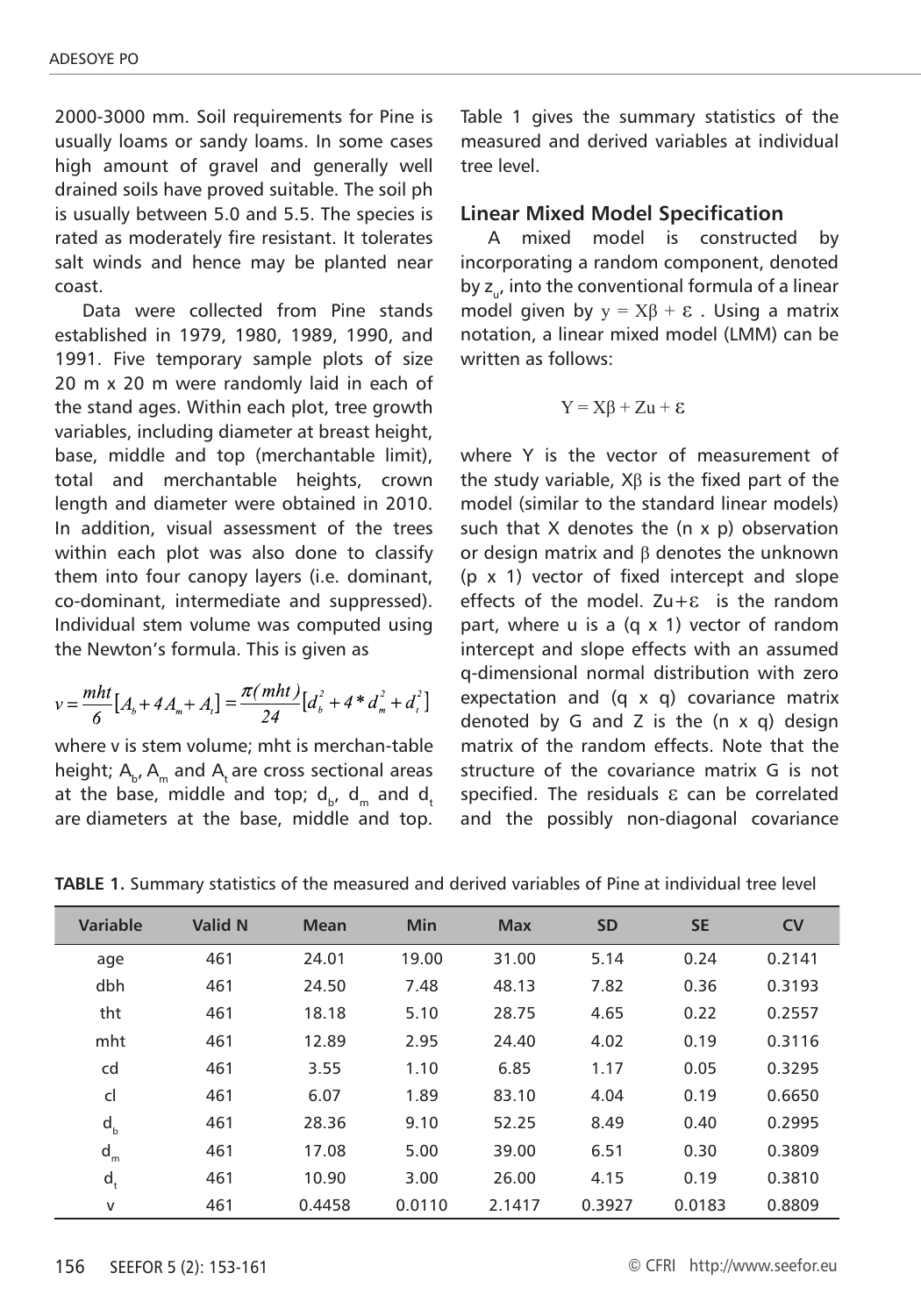matrix of the residuals is denoted by R. A key assumption for linear mixed model is that u and ε are normally distributed such that

$$
E\begin{bmatrix} u \\ \varepsilon \end{bmatrix} = \begin{bmatrix} 0 \\ 0 \end{bmatrix}
$$

$$
Var\begin{bmatrix} u \\ \varepsilon \end{bmatrix} = v = \begin{bmatrix} G & 0 \\ 0 & R \end{bmatrix}
$$

where G is the variance – covariance matrix of U and R is the variance –covariance matrix ε. The variance of the response variable y is  $V = ZGZ<sup>T</sup> + R$  and can be estimated by setting up the random – effects design matrix Z and by specifying covariance structure for G and R. If R is specified as a diagonal matrix, LMM only considers the random effects such as blocks which can be reflected by G. Thus, the LMM with diagonal R and a specific G is normally called as the LMM block model.

For the purpose of model prediction, it is required not only to estimate the parameters of the fixed and covariance, but also to estimate the random effects. The solutions for  $\beta$  and u in LMM are called the best linear unbiased predictor (BLUP). In the LMM the fixed-effect parameters, β and the covariance parameters,  $\theta$  (i.e.  $\theta_{\rm G}$  and  $\theta_{_\mathsf{R}}$  for the G and R, matrices, respectively) are estimated. Note that by definition, random effects are random variables. Assume that the q random effects in the  $u_{_i}$  vector follow a multivariate normal distribution, with mean of vector 0 and a variance-covariance matrix denoted by D. Usually, the maximum likelihood (ML) and restricted maximum likelihood (REML) estimation methods are commonly used to estimate these parameters. In general, ML estimation is a method of obtaining estimates of unknown parameters by optimizing a likelihood function [21]. The REML is an alternative way of estimating the covariance parameters in  $\theta$ . REML is sometimes called residual maximum likelihood estimation. It is often preferred to ML estimation, because it produces unbiased estimates of covariance parameters by taking

into account the loss of degree of freedom that results from estimating the fixed effects in β.

## **Model Assessment**

Akaike's Information Criterion (AIC) and Bayesian Information Criterion (BIC) are commonly used for model selection and comparison [22]. The AIC may be calculated based on the ML or REML log-likelihood, *l* ( β,  $\theta$ ), of a fitted model as follows:

$$
AIC = -2\log L + 2(p + k + l)
$$

where L is likelihood, p is the number of fixed effect terms and k is the number of random effect terms. The candidate model with the lowest AIC is selected as the best model. The BIC may be calculated as follows:

$$
BIC = -2xl(\hat{\beta}, \hat{\theta}) + px\ln(n)
$$

The BIC applies a greater penalty for models with parameters than does the AIC, because the number of parameters being estimated is multiplied by the natural logarithm of n, where, n is the total number of observations used in estimation of the model. It has been suggested that no one information criterion stands apart as the best criterion to be used when selecting LMM and that more work still needs to be done in understanding the role that information criteria play in the selection of LMM [23].

Furthermore, likelihood ratio test (LRT) has been used extensively as a tool for testing the significance of random effects in LMM. To test the significance of one random effect, it assumes the effect has zero variance in the null hypothesis. Thus, the test statistic of LRT is defined as:

$$
-2\,ln\lambda_{\rm s}=-2\,ln\!\!\left[\frac{L_{\rm ssc}(\hat{\bm{\theta}}_{\rm ssc.})}{L_{\rm ssc}(\hat{\bm{\theta}}_{\rm ssc.})}\right]
$$

where  $\theta_{\text{max}}$  and  $\theta_{\text{max}}$ , are restricted maximum likelihood estimates under the null-hypothesis and under the alternative hypothesis respec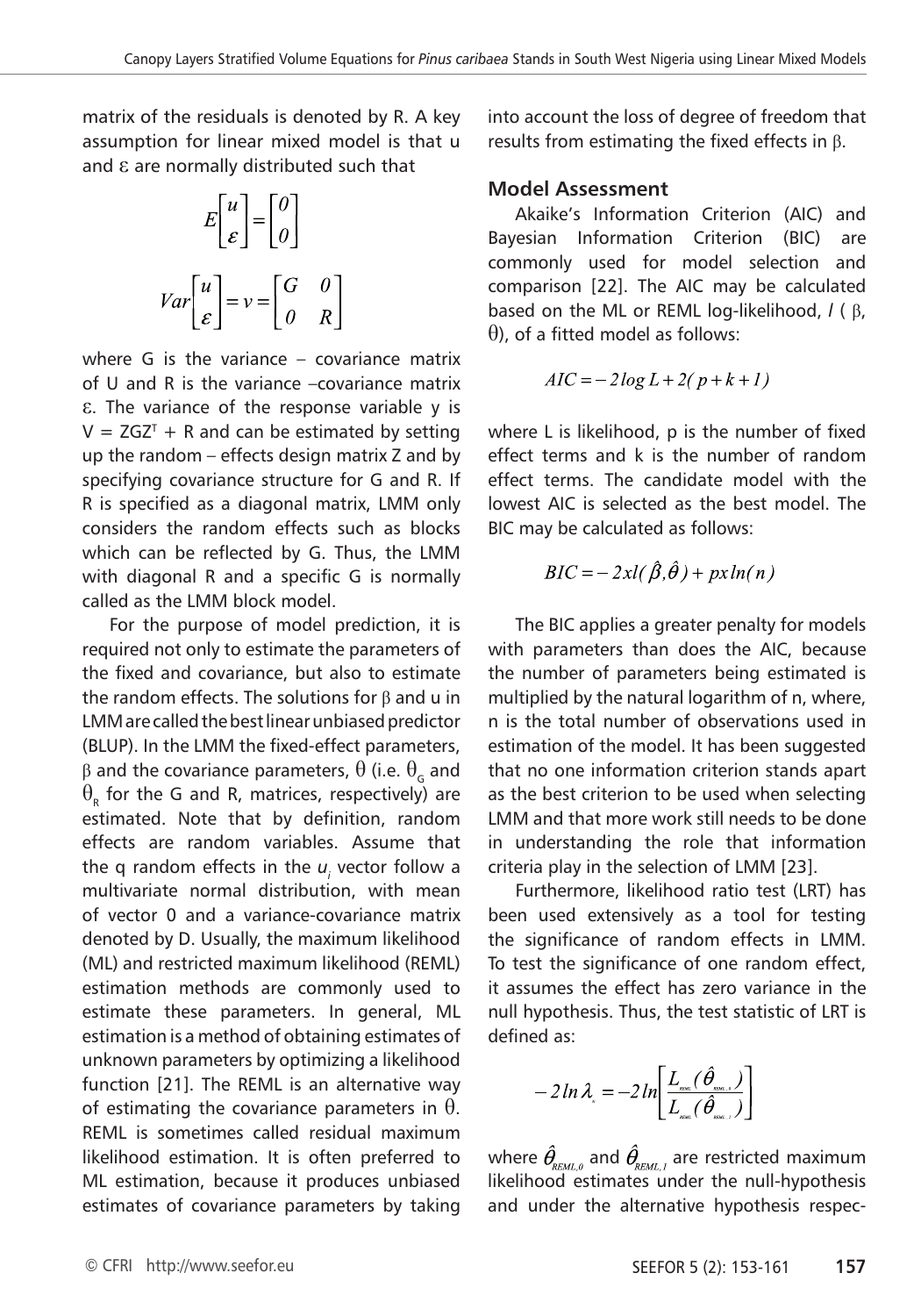tively [24]. The statistic  $-2\ln\lambda_{\rm w}$  follows a  $\chi^2$ distribution with de-grees of freedom equal to the difference of the number of parameters of random effects in the model under the null and alternative hypotheses.

#### **Model Implementation**

In this study, a close investigation of the scatter plot of the stem volume (v) against diameter at breast height (dbh) revealed approximately a curvilinear shape. Therefore, two functional forms of tree v – dbh relationship (i.e. simple linear and exponential models) were investigated under the four canopy layers using linear mixed model approach. The model forms are as follows:

> $v = \beta + \beta$ , dbh +  $\varepsilon$  $ln v = ln \beta_0 + \beta_0 dbh + \varepsilon$

where In is natural logarithm,  $\beta_0$  and  $\beta_1$  are regression coefficients to be estimated and ε is the model error term. Model residuals are defined as the difference between the observed and the predicted stem volume.

## **RESULTS**

## **Model Fitting**

Table 2 indicates that simple linear mixed models consistently had significant improvement over the exponential models under the four canopy layers. Both AIC and BIC are consistently lower in simple linear mixed models across the canopy layers. Table 2 also displays the covariance parameter estimates. The covariance estimate for dominant canopy layer (0.2219) under simple linear mixed model is about 370 times larger than that of the suppressed canopy (0.0006). This implies that canopy layers not only have significant influence on stem volume prediction but also reduce their within-stand variances as well. The covariance parameter estimates for the different canopy layers under the exponential model do not show any definite order. This further confirms the non suitability of the equations.

## **Model Coefficients of Fixed Effects**

The estimates of coefficients of fixed effects and standard error (SE) of estimates of the models across the crown layers are

| <b>Model</b>         | <b>AIC</b> | <b>BIC</b> | -2Res log<br>likelihood | Covariance<br><b>Parameter Estimate</b> |
|----------------------|------------|------------|-------------------------|-----------------------------------------|
| <b>Simple Linear</b> |            |            |                         |                                         |
| Dominant             | 135.8      | 138.4      | 133.8                   | 0.2219                                  |
| Co-dominant          | 18.9       | 22.0       | 16.9                    | 0.0628                                  |
| Intermediate         | $-214.7$   | $-211.6$   | $-216.7$                | 0.0136                                  |
| Suppressed           | $-174.6$   | $-172.9$   | $-176.6$                | 0.0006                                  |
| <b>Exponential</b>   |            |            |                         |                                         |
| Dominant             | 172.1      | 174.7      | 170.1                   | 0.3225                                  |
| Co-dominant          | 299.2      | 302.3      | 297.2                   | 0.3296                                  |
| Intermediate         | 250.3      | 253.3      | 248.3                   | 0.2901                                  |
| Suppressed           | 74.1       | 75.8       | 72.1                    | 0.3387                                  |

**TABLE 2.** Model fitting statistics under the two modeling approaches across the crown layers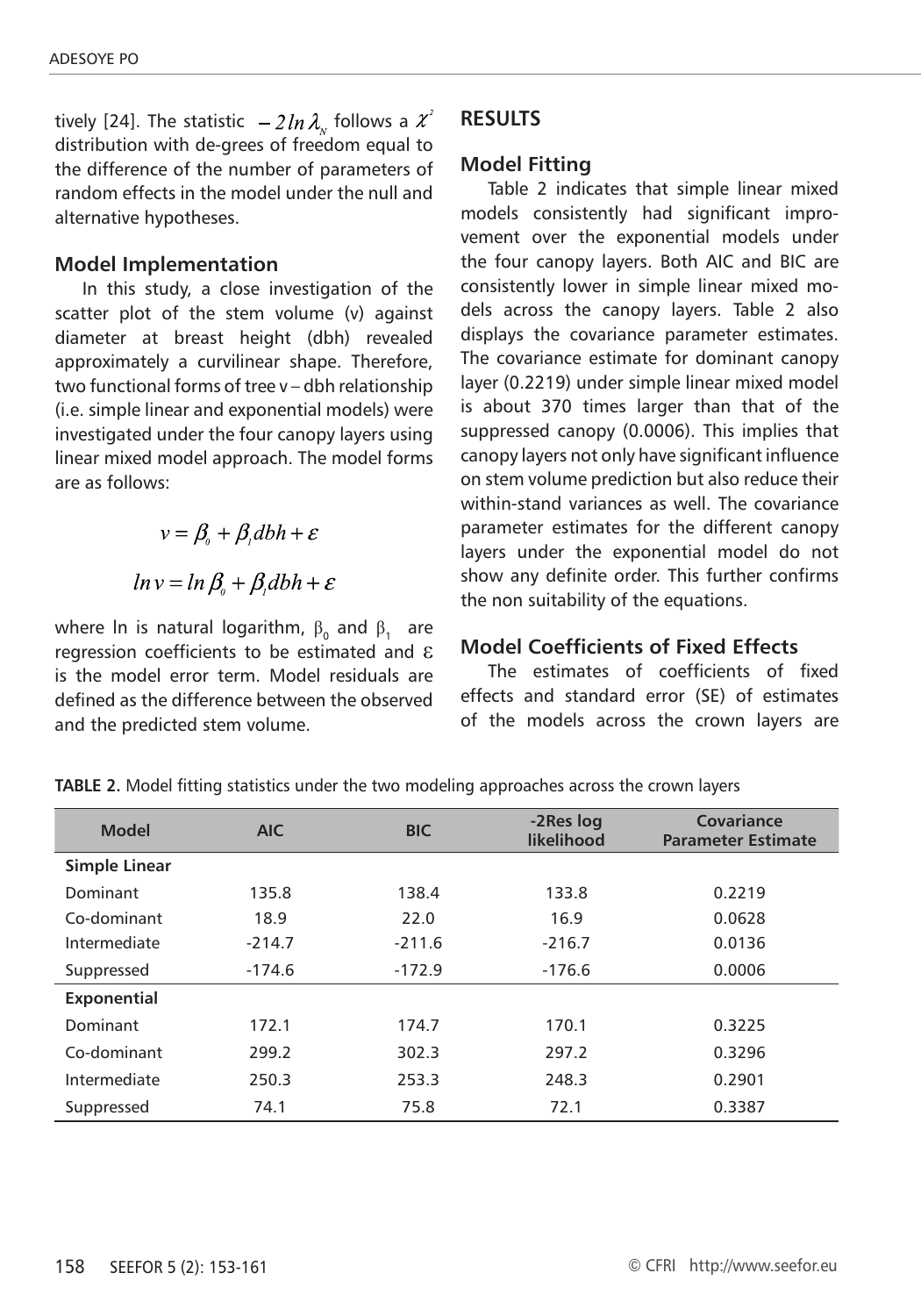| <b>Model</b>         | $\beta_{\mathsf{o}}$ | SE $(\beta_0)$ | $\beta_{1}$ | SE $(\beta_1)$ |
|----------------------|----------------------|----------------|-------------|----------------|
| <b>Simple Linear</b> |                      |                |             |                |
| Dominant             | 0.921                | 0.0473         | 0.469       | 0.0335         |
| Co-dominant          | 0.471                | 0.0192         | 0.250       | 0.0135         |
| Intermediate         | 0.219                | 0.0094         | 0.116       | 0.0066         |
| Suppressed           | 0.041                | 0.0037         | 0.024       | 0.0026         |
| Exponential          |                      |                |             |                |
| Dominant             | $-0.221$             | 0.0571         | 0.565       | 0.0404         |
| Co-dominant          | $-0.896$             | 0.0439         | 0.572       | 0.0310         |
| Intermediate         | $-1.658$             | 0.0434         | 0.537       | 0.0307         |
| Suppressed           | $-3.366$             | 0.0909         | 0.575       | 0.0643         |

**TABLE 3.** Estimates of model coefficients and standard errors (SE) of the fixed effects

presented in Table 3. Both the simple linear and exponential models produce significant main effects (p<0.0001). The standard error values generally are low. However, under the simple linear mixed models the standard error values are lower and also show a decreasing order from dominant canopy to suppressed canopy layer. This implies better fit.

fixed effects and smaller intra block variances of residuals (indicating the reduction of spatial heterogeneity in model residuals).

One area that obviously requires further study is the aspect of evaluating the influence of different covariance structure specification on the LMM with canopy stratification.

## **CONCLUSIONS**

In this study, two variants of canopy layers stratified volume equations were investigated using linear mixed model approach (i.e. simple linear and exponential models) for *Pinus caribaea* stands in Oluwa Forest Reserve. The results indicated that, in general, simple linear mixed models produced better fit judging from the significantly reduced information criteria. This is an indication that LMM has the capacity to address effectively, spatial heterogeneity often encountered in forest growth data. The study also demonstrated the potentials of canopy layer stratification in improving volume prediction. Future work is required to focus on investigating the influence of different covariance structure specifications on the LMM performance. Furthermore, recent studies suggest that better model fitting does not necessarily imply better prediction. This also requires further study to ascertain this claim.

## **DISCUSSION**

The results obtained in this study have demonstrated that LMM has the capacity to improve volume equations under different canopy layers. The simple linear model approach produced better models judging from the lower values of AIC and BIC in contrast with the exponential models. This agrees with past studies [e.g. 25]. However, it is noteworthy that LMM with better fitting does not necessarily produce better model prediction [26].

Crown layer stratification has demonstrated the potentials to improve stem volume – DBH relationship. This is evident from the consistent lower standard error values in the models across the canopy layers. This finding confirms the assertions from previous studies [e.g. 27, 28] of the existence and influence of canopy layers. The use of linear mixed models was designed to deal with the spatial heterogeneity in the data. Thus it produced more reliable estimates of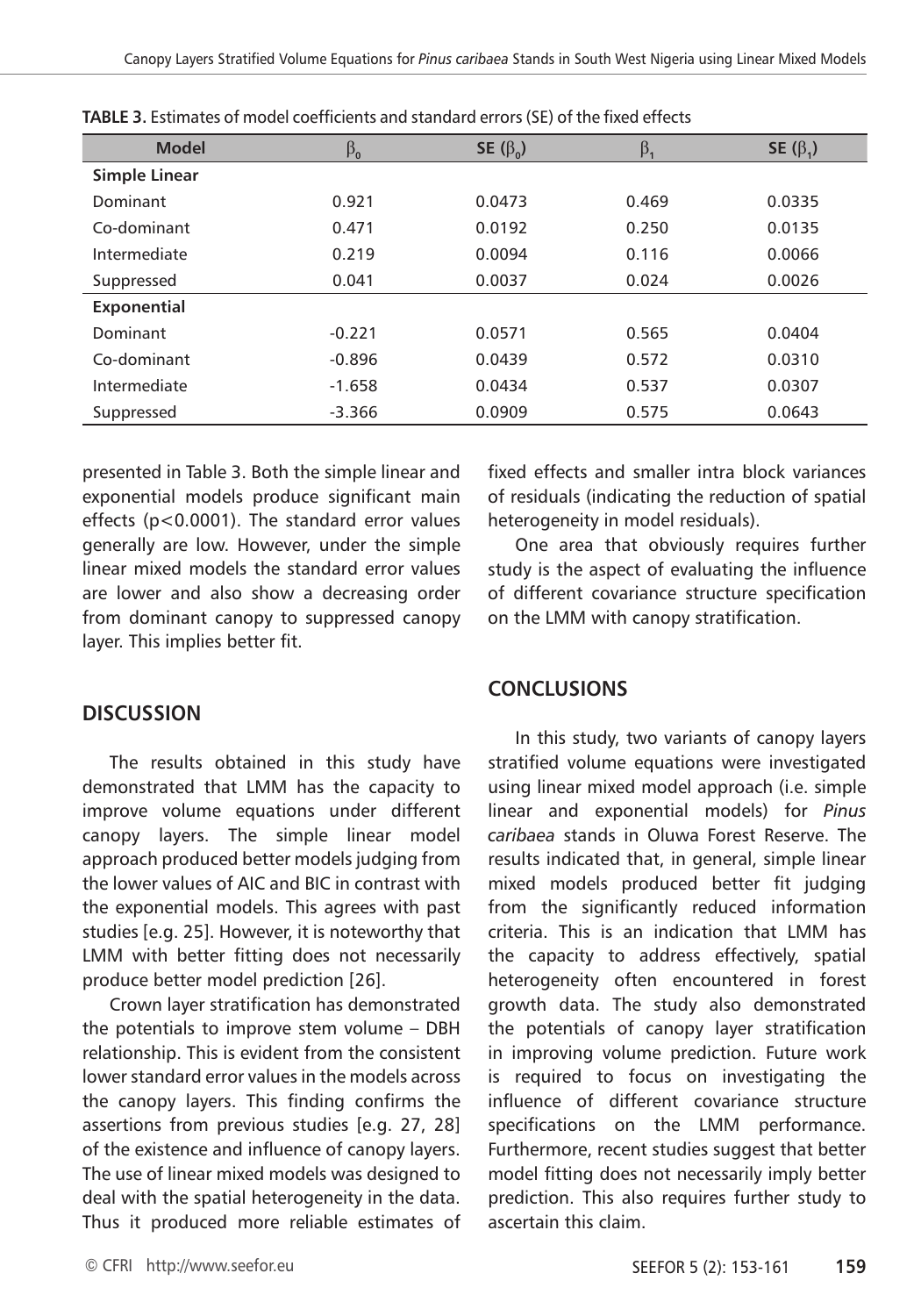## **RefereNces**

- 1. Okojie JA, Nokoe S 1976 Choosing appropriate volume equations for *Gmelina arborea* (Linn.) for two plantation sites in Nigeria. *Nigerian Journal of Forestry* 6 (1-2): 67-69
- 2. Abayomi JA 1983 Volume tables for *Nauclea diderrichii* in Omo Forest Reserve Nigeria. *Nigerian Journal of Forestry* 13 (1-2): 46-52
- 3. Osho JSA 1983 Volume prediction from stump diameter for teak (*Tectona grandis* L. F.) in Onigambari Forest Reserve. *Nigerian Journal of Forestry* 13: (1-2): 53-56
- 4. Akindele SO 1987 Appropriate function for estimating tree volumes from stump diameters. *Obeche* 20-21: 4-10
- 5. Onyekwelu JC, Akindele SO 1995 Stand volume equations for *Gmelina arborea* plantations in Oluwa Forest Reserve Nigeria. *Nigerian Journal of Forestry* 24-25: 92-95
- 6. JOHNSON PS, SHIFLEY SR, ROGERS R 2002 The Ecology and Silviculture of Oaks. CAB International, Wallingford, United Kingdom, 489 p
- 7. CLARK DA, CLARK DB 1992 Life history diversity of canopy and emergent trees in a Neotropical rainforest. *Ecol Monogr* 62 (3): 315-344. DOI: http://dx.doi.org/10.2307/2937114
- 8. Lappi J, Bailey RL 1988 A height prediction model with random stand and tree parameters: an alternative to traditional site index methods. *Forest Sci* 34 (4): 907-927
- 9. Gregoire TG, Schabenberger O, Barrett JP 1995 Linear modeling of irregularly spaced unbalanced, longitudinal data from permanent plot measurements. *Can J Forest Res* 25 (1): 137- 156. DOI: http://dx.doi.org/10.1139/x95-017
- 10. ZHANG Y J, BORDERS BE 2004 Using a system mixed effects modeling method to estimate tree compartment biomass for intensively managed loblolly pines – an allometric approach. *Forest Ecol Manag* 194 (1-3): 145-157. DOI: http://dx.doi. org/10.1016/j.foreco.2004.02.012
- 11. Fehrmann L, Lehtonen A, Kleinn C, Tomppo R 2008 Comparison of linear and mixed–effect regression models and a k-nearest neighbor approach for estimation of single-tree biomass. *Can J Forest Res* 38 (1): 1-9. DOI: http://dx.doi. org/10.1139/X07-119
- 12. Gregoire TG, Schabenberger O 1996 Nonlinear mixed – effects modeling of cumulative bole volume with spatially correlated within-tree data. *J Agric Biol Envir S* 1 (1): 107-119
- 13. FANG Z, BAILEY RL 2001 Nonlinear mixed effects modeling for slash pine dominant height growth following intensive silvicultural treatments. *Forest Sci* 47 (3): 287-300
- 14. Jiang L, LI F 2008 Modeling tree diameter growth using nonlinear mixed – effects models. *In*: Tan H, Wu B (*eds*) Proceedings of International Seminar on Future Information Technology and Management Engineering, Leicestershire, United Kingdom, 20 November 2008. IEEE Computer Society, Los Alamitos, California, USA, pp 636-639. DOI: http://dx.doi.org/10.1109/FITME.2008.141
- 15. Lang P 2008 Linear mixed model of aerial photo crown width and ground diameter. *Sci Silvae Sin* 44 (3): 41-44
- 16. LEI X, LI Y, XIANG W 2009 Individual basal area growth model using multi-level linear mixed model with repeated measurements. *Sci Silvae Sin* 45 (1): 74-80
- 17. Jiang L, LI Y 2010 Application of nonlinear mixed – effects modeling approach in tree height prediction. *Journal of Computers* 5 (10): 1575-1581. DOI: http://dx.doi.org/10.4304/ jcp.5.10.1575-1581
- 18. LI C, ZHANG H 2010 Modeling dominant height for Chinese fir plantations using a nonlinear mixed effects modeling approach. *Sci Silvae Sin* 46 (3): 89-95
- 19. SMYTH AJ, MONTGOMERRY RF 1962 Soils and Land Use in Central Western Nigeria*.* Government Printer, Ibadan, Nigeria, 265 p
- 20. ORWA C, MUTUA A, KINDT R, JAMNADASS R, ANTHONY S 2009 Agroforestry Database: A Tree Reference and Selection Guide Version 4.0. World Agroforestry Centre, Kenya. URL: http:// www.worldagroforestry.org/sites/treedbs/ treedatabases.asp (17 September 2014)
- 21. CASELLA G, BERGER RL 2002 Statistical inference. Duxbury, Pacific Grove, California, USA, 660 p
- 22. Hoeting JA, Davis RA, Merton AA, Thompson SE 2006 Model selection for geostatistical models. *Ecol Appl* 16 (1): 87-98. DOI: http://dx.doi. org/10.1890/04-0576
- 23. GURKA MJ 2006 Selecting the best linear mixed model under REML. *Am Stat* 60 (1): 19-26. DOI: http://dx.doi.org/10.1198/000313006X90396
- 24. VERBEKE G, MOLENBERGERGHS G 1997 Linear mixed models in practice. *Lecture Notes in Statistics* 126: 63-153. DOI: http://dx.doi. org/10.1007/978-1-4612-2294-1\_3